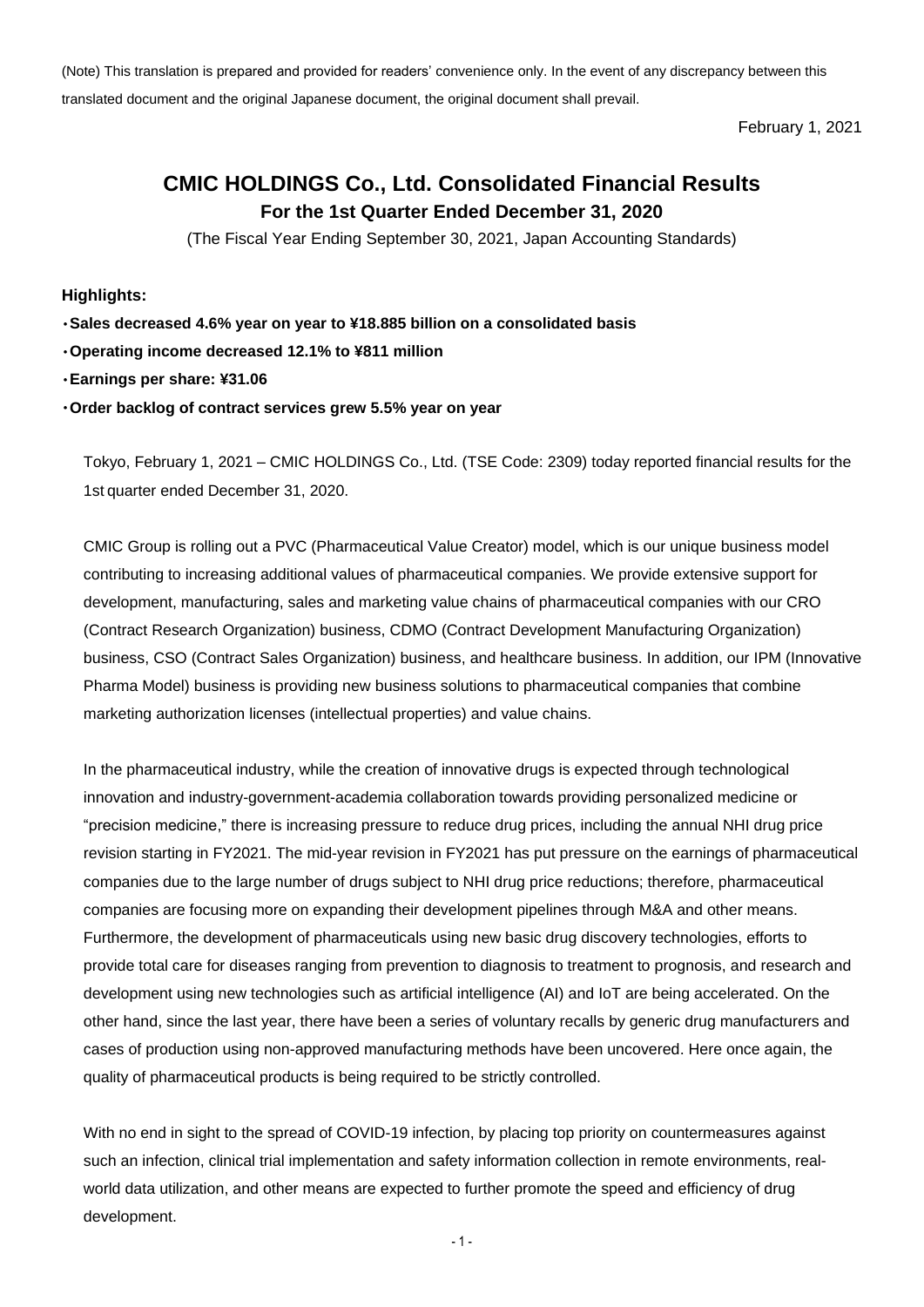CMIC Group is executing the focus activities in the mid-term business plan (FY2019-2021) to adapt ourselves to the rapidly changing external environment. While promoting various measures, including 1) Acceleration of PVC model, 2) Promoting globalization, and 3) Creation of healthcare business, we have started the "Healthcare Revolution" project to transform ourselves from a business model centering on pharmaceutical drugs to the creation of new healthcare business. We are now creating new businesses that will contribute to maintaining and improving personal health, and utilizing our talents in the healthcare arena.

CMIC Group will support the development of effective treatment and preventive measures against the COVID-19 infection, contribute to providing efficacious treatment for early recovery of patients and maintaining the medical system, and deliver our mission as a healthcare company.

#### **Sales and Operating Income**

In the consolidated cumulative first quarter, we focused on sales activities to win new projects such as those of developmental and post-marketing support services for COVID-19 infection treatment drugs, while addressing the top-priority items identified in the mid-term plan, including business incubation in the healthcare arena. Due to the spread of COVID-19 infection, we are still self-imposing restrictions on visits to medical institutions and facing delay on some developmental projects, while remote-based business activities have taken root and inquiries are increasing.

Sales in the consolidated cumulative first quarter was ¥18.885 billion (down 4.6% year-on-year) due mainly to a decrease in sales in the CRO business. Operating income was 811 million (down 12.1% year-on-year), which was below the same period of the previous year.

#### **Segment Information**

The business results by segment are listed as below:

#### **CRO (Contract Research Organization) Business**

|                  |           |                     |            | (Millions of yen) |
|------------------|-----------|---------------------|------------|-------------------|
|                  | Q1 FY2021 |                     | YoY Change | YoY Change        |
|                  |           | Q1 FY2020<br>Amount |            | %                 |
| Sales            | 8,728     | 9,193               | (465)      | (5.1)             |
| Operating income | 1,367     | 1,541               | (174)      | (11.3)            |

In this business, we provide services primarily to pharmaceutical companies to support drug development.

In the consolidated cumulative first quarter, we supported overseas companies entering the Japanese market and non-healthcare companies entering the healthcare sphere and promoted measures to address increasingly sophisticated development needs, including biopharmaceuticals and regenerative medicines, while helping to maximize the speed of drug development by offering one-stop service from non-clinical to post-marketing. For clinical services, we are working to improve the efficiency of clinical trial process by using the healthcare communication channel *harmo®*, proposing a new clinical trial model for the New Normal, and improving the expertise and technical capabilities of our talents.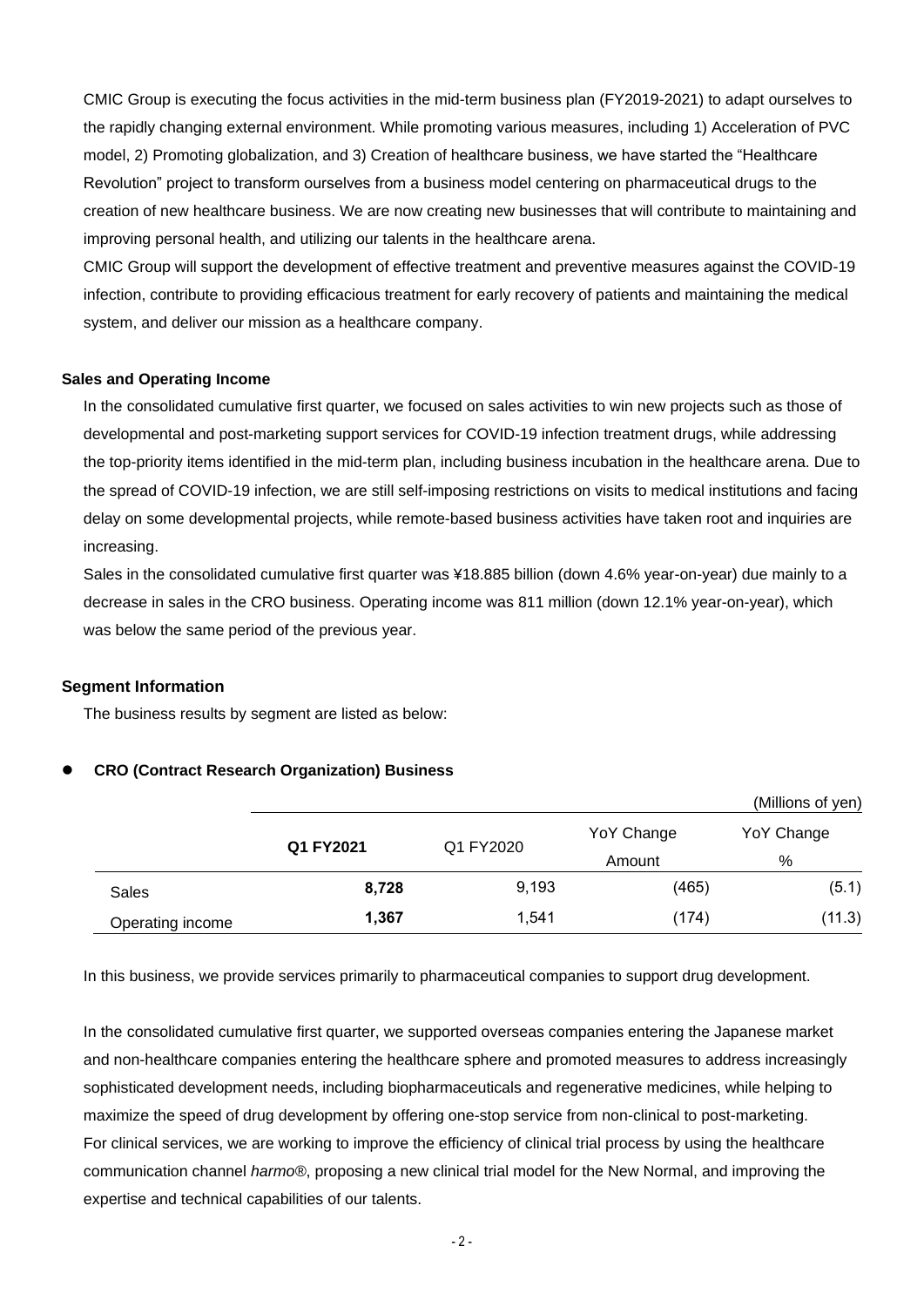For non-clinical services, our laboratories in Japan and the United States are in collaboration to actively provide drug discovery support for advanced medicine, including nucleic acid drugs and regenerative medicine. Sales were below the same period of the previous year due to factors such as the weakness in orders for clinical operations in the previous fiscal year as a result of the spread of COVID-19 infection. Operating income was below the same period of the previous year due to factors such as a decrease in revenue from clinical operations, despite an increase in non-clinical operations.

#### (Millions of yen) **Q1 FY2021** Q1 FY2020 YoY Change Amount YoY Change % Sales **4,913** 5,081 (168) (3.3) Operating income **(112)** (42) (70) -

#### **CDMO (Contract Development Manufacturing Organization) Business**

In this business, we provide services primarily to pharmaceutical companies to support drug formulation development and manufacturing.

In the consolidated cumulative first quarter, CDMO business is further improving technical capabilities and quality, developing a low-cost production structure, and enhancing competitiveness through strategic capital investment as a global pharmaceutical drug manufacturing platform that includes formulation design, investigational new drug manufacturing, and commercial production. We are focusing on a large-scale commercial production project that is scheduled to start production in the fiscal year ending September 30, 2022, the launch of new facility and production line in the United States, and the acquisition of new projects. Sales were below the same period of the previous year due to a decrease in contracted production volume. Operating loss was recorded due to the decrease in sales and prior investment costs for the contract manufacturing business of biopharmaceutical APIs.

# **CSO (Contract Sales Organization) Business**

|                  |           |           |            | (Millions of yen) |
|------------------|-----------|-----------|------------|-------------------|
|                  | Q1 FY2021 | Q1 FY2020 | YoY Change | YoY Change        |
|                  |           |           | Amount     | %                 |
| Sales            | 2,053     | 2,188     | (135)      | (6.2)             |
| Operating income | 225       | 233       | (8)        | (3.5)             |

In this business, we provide sales- and marketing-support services, primarily to pharmaceutical companies.

In the consolidated cumulative first quarter, in addition to the medical representative (MR) dispatch and other related new services, we are strengthening the sales activities for Medical Affairs-related operations and providing comprehensive solution that combines multiple communication channels and various services. Sales and operating income were below the same period of the previous year due to a decline in the operation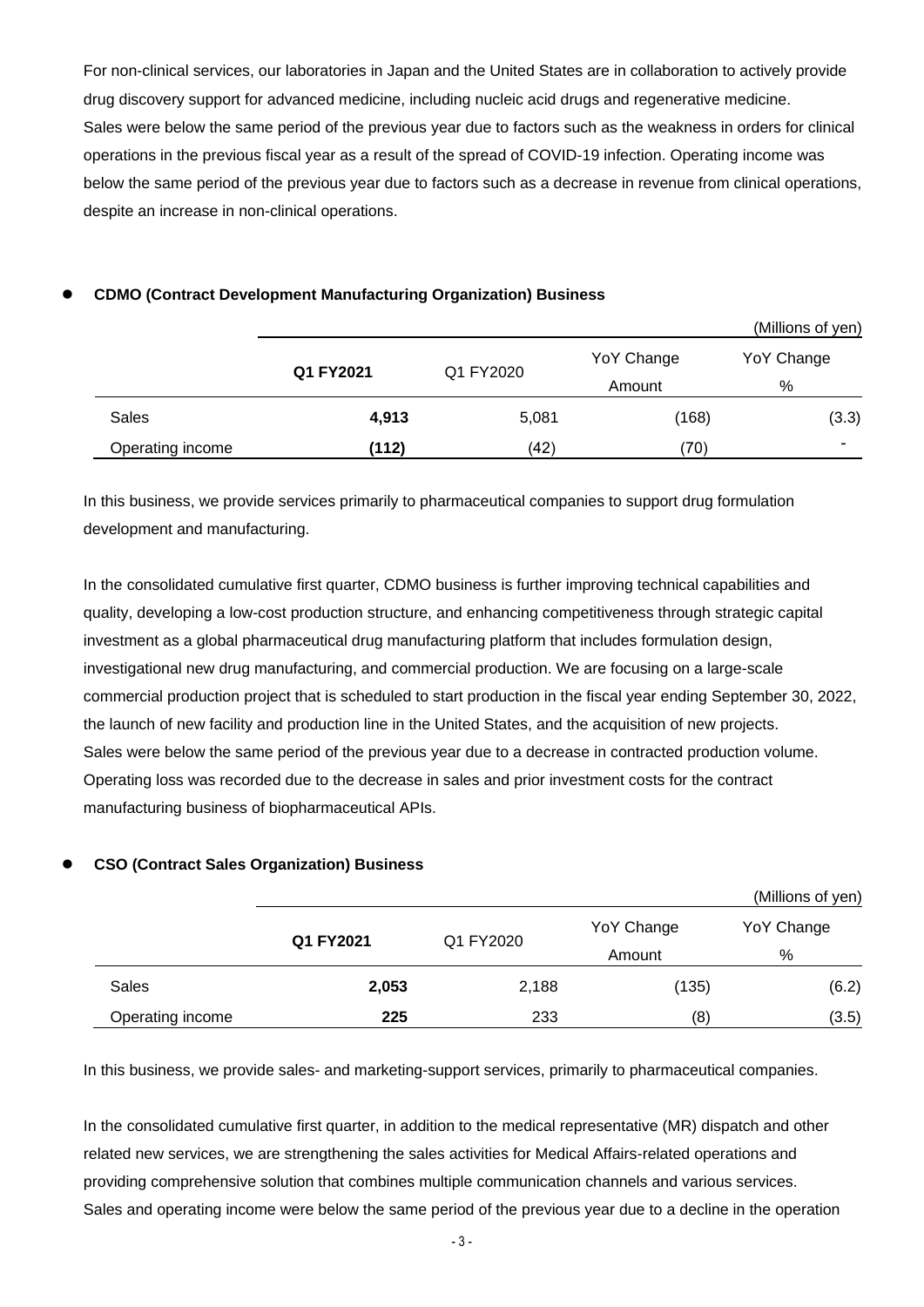#### **Healthcare Business**

|                  |           |           |            | (Millions of yen) |  |
|------------------|-----------|-----------|------------|-------------------|--|
|                  | Q1 FY2021 | Q1 FY2020 | YoY Change | YoY Change        |  |
|                  |           |           | Amount     | %                 |  |
| Sales            | 2,456     | 2,392     | $+63$      | $+2.6$            |  |
| Operating income | 58        | 97        | (38)       | (39.8)            |  |

In this business, we provide SMO (Site Management Organization) services, as well as healthcare services related to treating and maintaining and promoting the health mainly for medical institutions, patients, and general consumers.

In the consolidated cumulative first quarter, we are expanding our new services by linking SMO operations with BPO services for medical institutions. Also, we are working on the healthcare communication channel *harmo®* business and creating new business that contributes to early detection of disease and prevention of disease aggravation. We will continuously strive to win new SMO business orders and aim to expedite the in-flow of income for the new healthcare business.

Sales were above the same period of the previous year due to growth in the SMO operations. On the other hand, operating income was below the same period of the previous year due to prior investments for the creation of new healthcare businesses.

#### **IPM (Innovative Pharma Model) Business**

|                  |           |           |            | (Millions of yen) |
|------------------|-----------|-----------|------------|-------------------|
|                  | Q1 FY2021 | Q1 FY2020 | YoY Change | YoY Change        |
|                  |           |           | Amount     | %                 |
| <b>Sales</b>     | 924       | 1,149     | (224)      | (19.6)            |
| Operating income | 102       | 51        | $+50$      | $+98.2$           |

IPM business provides new business solutions to pharmaceutical companies that combine value chains and marketing authorization licenses (intellectual properties) possessed by our Group. We are mainly delivering development and marketing services for orphan drugs and diagnostics.

In addition to selling orphan drugs, etc., including products developed in-house, we are strengthening business foundation through the provision of IPM platform that includes supporting foreign pharmaceutical companies entering the Japanese market and providing strategic options to pharmaceutical companies following changes in their business models. Multiple projects are progressing with increased demand from foreign pharmaceutical companies to use our IPM platform. We will further expand our business scale and secure profitability by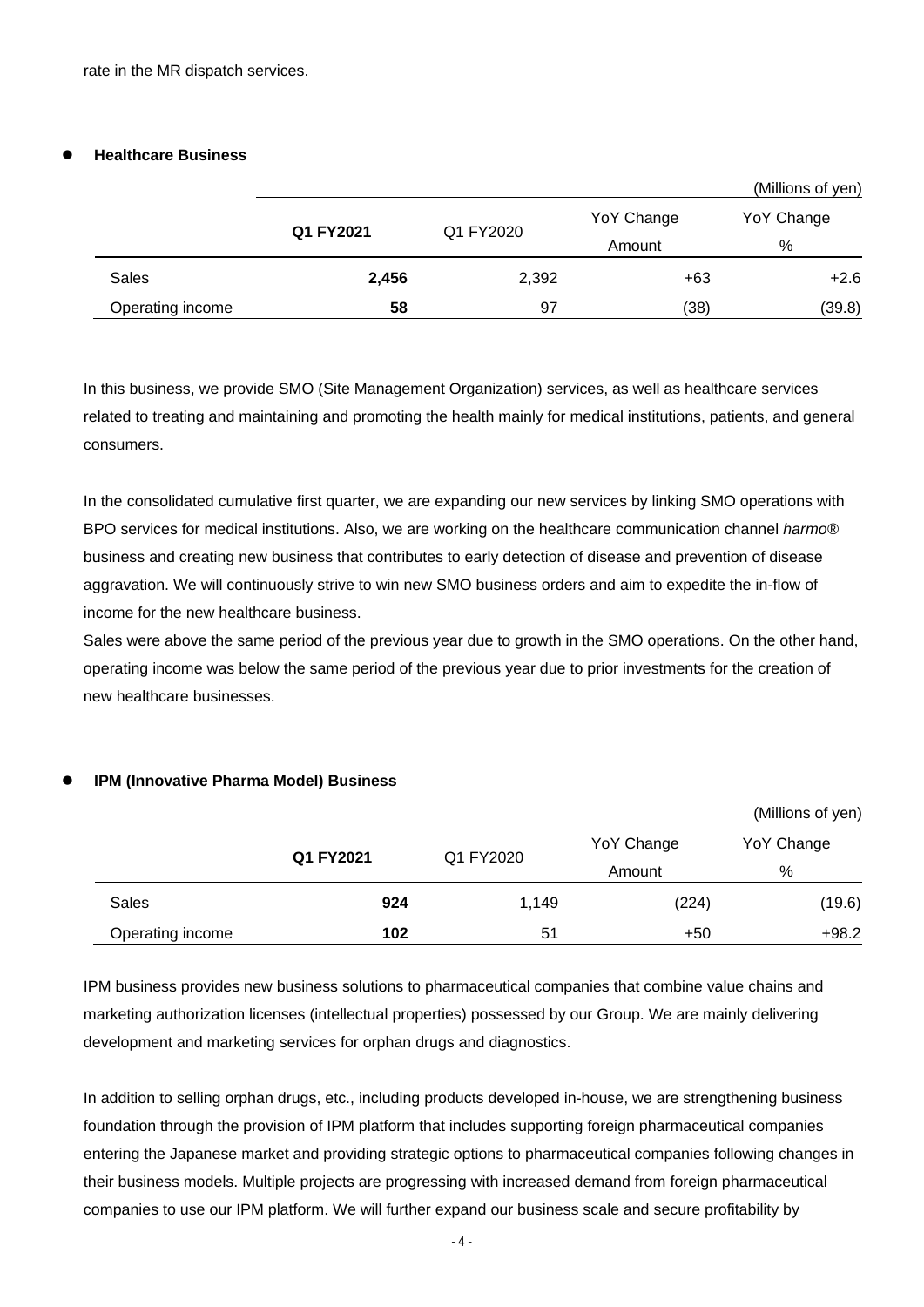continuing to provide new business solutions.

Sales were below the same period of the previous year due to a decrease in sales volumes of some products. On the other hand, operating income was above the same period of the previous year due to effects such as the one from reduction in cost.

#### **Ordinary Income**

Ordinary income in the consolidated cumulative first quarter was ¥803 million (down 11.9% year-on-year). For non-operating income, we recorded ¥125 million of share of profit of entities accounted for using equity method, subsidy income, and others, and for non-operating expenses, we recorded ¥133 million of interest expenses and foreign exchange losses and others.

#### **Profit attributable to owners of parent**

Profit attributable to owners of parent in the consolidated cumulative first quarter was ¥561 million (up 16.7% year-on-year).

We recorded ¥115 million as a gain on forgiveness of debts for extraordinary income, ¥30 million as a loss on valuation of investment securities for extraordinary loss, ¥289 million for total income taxes, and ¥36 million as profit attributable to non-controlling interests.

#### **Overview of the financial condition**

Assets, liabilities, and net assets

Total assets at the end of the consolidated cumulative first quarter decreased by ¥74 million compared to the end of the previous consolidated fiscal year to ¥89,443 million. This is due mainly to an increase in notes and accounts receivable-trade, investment securities, and others and a decrease in cash and deposits and others.

Total liabilities decreased by ¥1,042 million compared to the end of the previous consolidated fiscal year to ¥54,464 million. This is due mainly to an increase in long-term debt and others and a decrease in short-term borrowings and provision for bonuses and others.

Total net assets increased by ¥967 million compared to the end of the previous consolidated fiscal year to ¥34,979 million. This is due mainly to an increase in valuation difference on available-for-sale securities and others.

#### **Future Outlook**

The impacts of the third wave of COVID-19 infection and the state of emergency issued on January 7 on our business are anticipated to include restrictions on visits to medical institutions and a decrease in contracted production volume, while we will strive to enhance order-taking activities for clinical trials and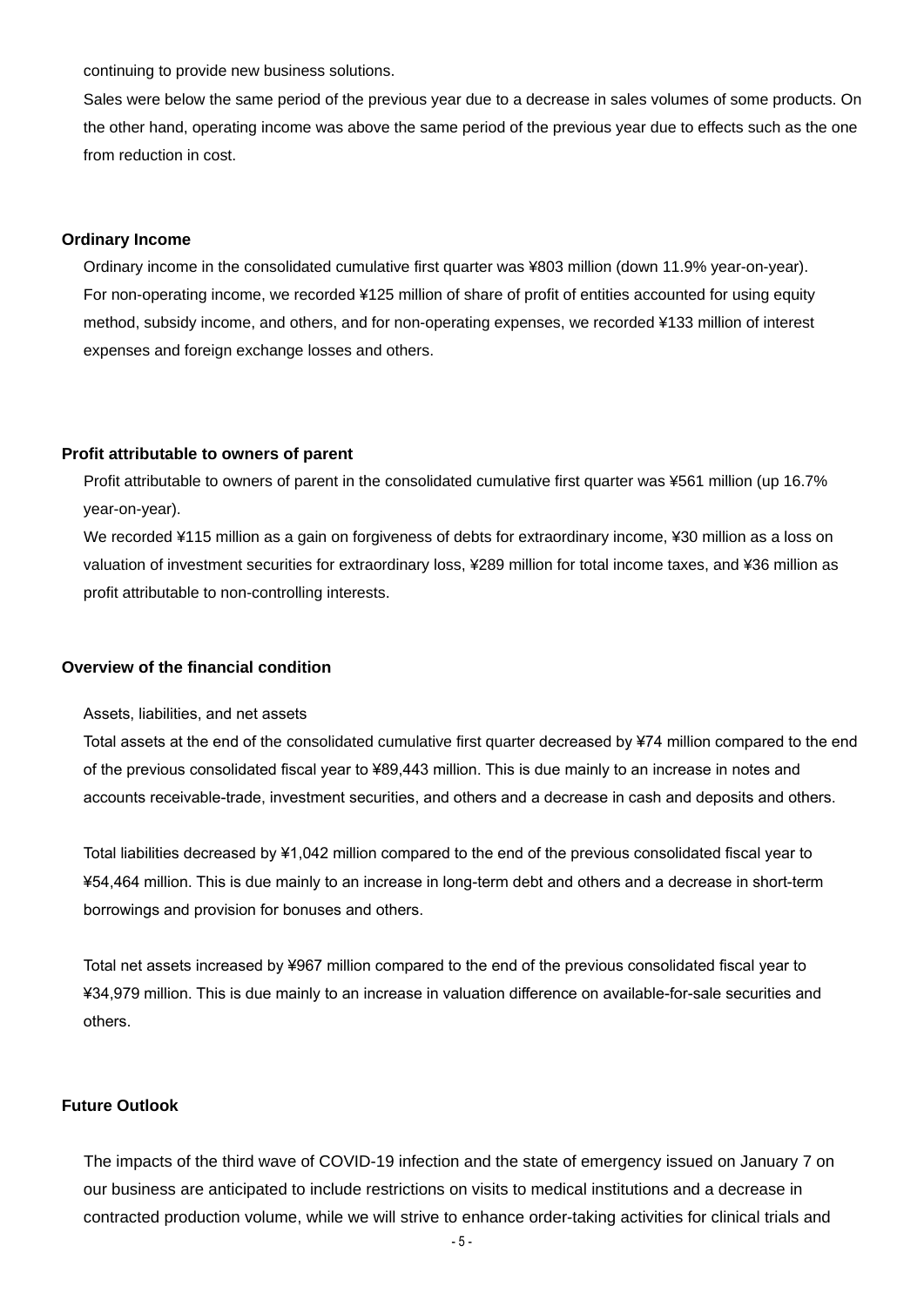post-marketing surveillance projects related to the COVID-19 infection and expand support services for medical institutions.

While there is no clear end in sight to the spread of COVID-19 infection, based on the information available at this point in time, there are no changes to the consolidated earnings forecast for the fiscal year ended September 30, 2021 in the "Consolidated Financial Results for the Fiscal Year Ended September 30, 2020" announced on November 6, 2020.

If there is expected to be an impact on our business performance in the future, we will disclose it promptly.

#### **Cautionary statement:**

This material includes forward-looking statements based on assumptions and beliefs in light of the information currently available to management, and is subject to significant risks and uncertainties. Actual financial results may vary materially from the content of this material depending on a number of factors. While this material contains information on pharmaceuticals (including compounds under development), this information is not intended to make any representations or advertisements regarding the efficacy or effectiveness of their preparations, promote any kind of unapproved uses, nor provide medical advice of any kind.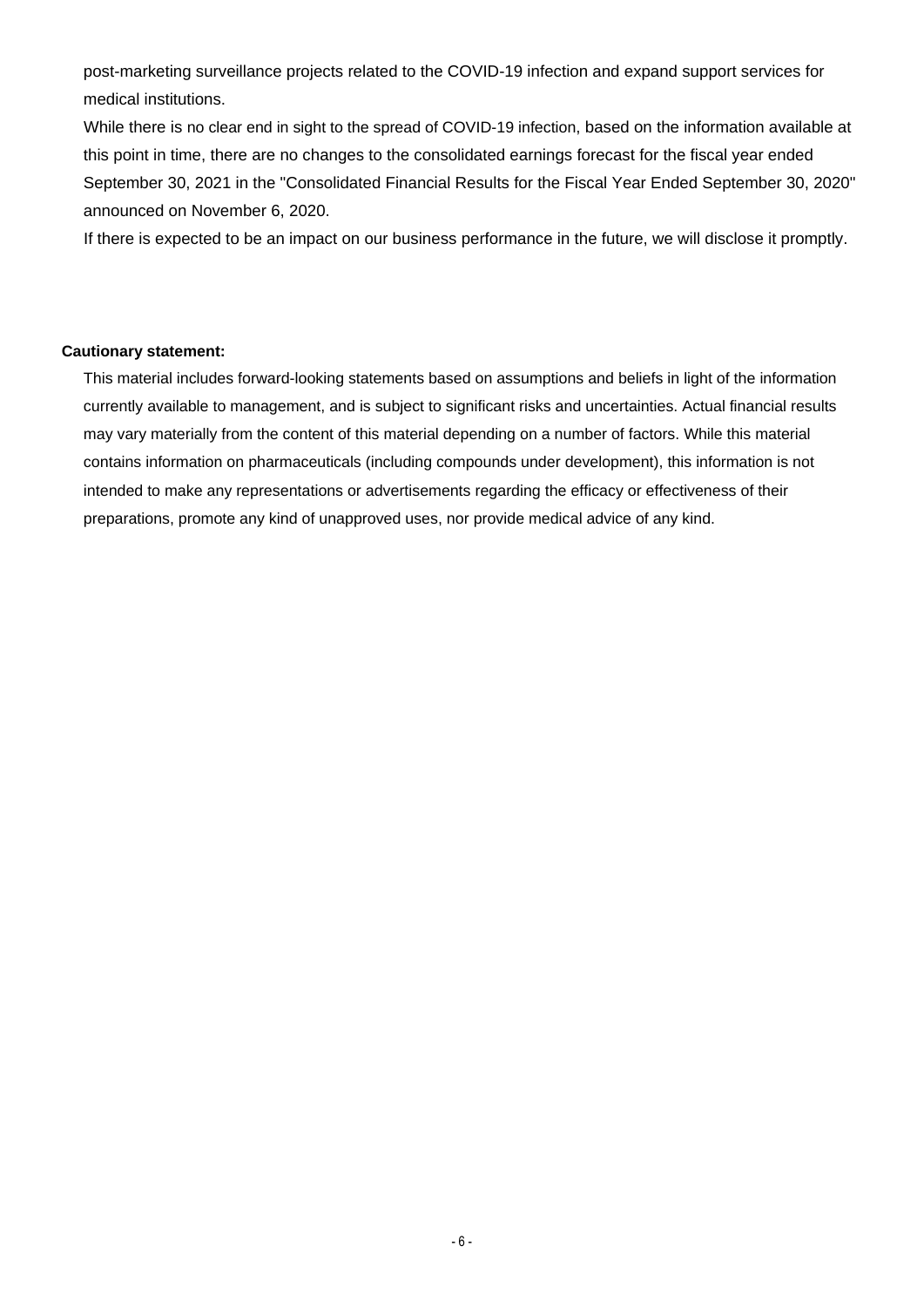# **Summary of Results for the 1st Quarter Ended December 31, 2020 (October 1, 2020 through December 31,**

### **2020)**

(1) Consolidated financial results (Millions of yen; amounts less than one million yen are omitted) (Percentage figures indicate increase/decrease compared with the corresponding period of the prior fiscal year)

| $\cdot$<br>.                            | Q1 FY2021 |        | .         |        |
|-----------------------------------------|-----------|--------|-----------|--------|
|                                         |           |        | Q1 FY2020 |        |
|                                         |           | Change |           | Change |
|                                         |           | $(\%)$ |           | (%)    |
| Net sales                               | 18,885    | (4.6)  | 19,800    | 13.8   |
| Operating income                        | 811       | (12.1) | 923       | (4.4)  |
| Ordinary income                         | 803       | (11.9) | 911       | 5.8    |
| Profit attributable to owners of parent | 561       | 16.7   | 481       | (10.3) |
| Earnings per share (Yen)                | 31.06     |        | 26.63     |        |
| Diluted net income per share (Yen)      |           |        |           |        |

Reference: Comprehensive income: 1st quarter FY2021: ¥1,332 million (up 211.4% YoY)

1st quarter FY2020: ¥427 million (- %)

| (2) Consolidated financial position | (Millions of yen; amounts less than one million yen are omitted) |                 |  |
|-------------------------------------|------------------------------------------------------------------|-----------------|--|
|                                     | Q1 FY2021                                                        | Year End FY2020 |  |
| Total assets                        | 89.443                                                           | 89.517          |  |
| Net assets                          | 34,979                                                           | 34,011          |  |
| Equity ratio $(\%)$                 | 27.4                                                             | 26.4            |  |
| Book value per share (Yen)          | 1,356.53                                                         | 1,306.08        |  |

Reference: Shareholders' equity: 1st quarter FY2021: ¥24,540 million

Year End FY2020: ¥23,627 million

## **Distribution Status**

|                                |        |               | (Yen)              |
|--------------------------------|--------|---------------|--------------------|
|                                | FY2020 | <b>FY2021</b> | FY2021 (Estimated) |
| Dividend per share (Base date) |        |               |                    |
| End of first quarter           |        |               |                    |
| End of second quarter          | 5.00   |               | 5.00               |
| End of third quarter           | -      |               |                    |
| End of FY                      | 20.00  |               | 22.00              |
| Total                          | 25.00  |               | 27.00              |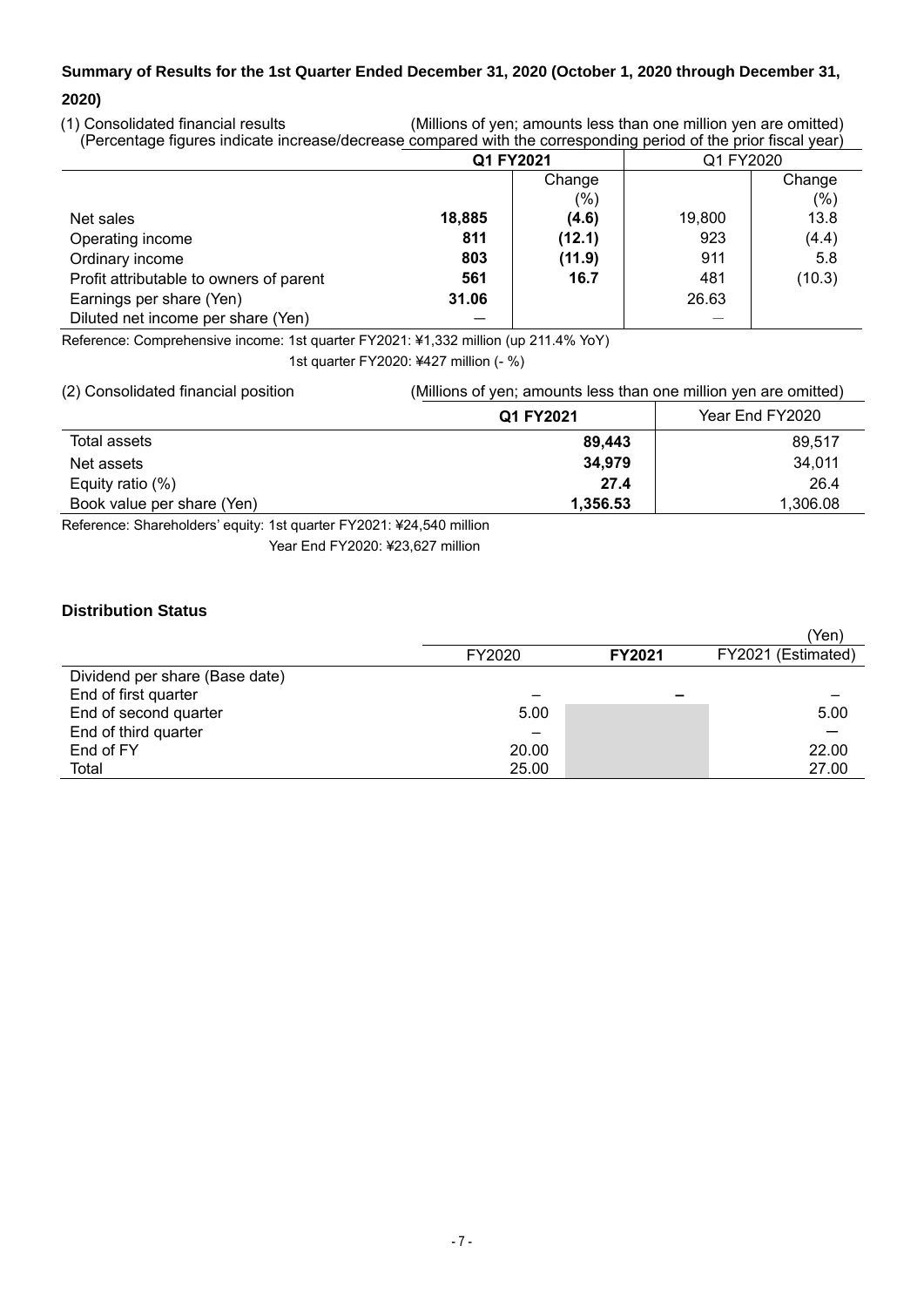## **Consolidated Financial Statements for the 1st Quarter Ended December 31, 2020**

## **(1) Consolidated Balance Sheets**

|                                           |                     | (Millions of yen)    |
|-------------------------------------------|---------------------|----------------------|
|                                           | Q1 FY2021           | Year End FY2020      |
|                                           | (December 31, 2020) | (September 30, 2020) |
| <b>Assets</b>                             |                     |                      |
| <b>Current assets</b>                     |                     |                      |
| Cash and deposits                         | 9,773               | 12,690               |
| Notes and accounts receivable - trade     | 14,072              | 13,211               |
| Merchandise and finished goods            | 945                 | 729                  |
| Work in process                           | 4,535               | 3,985                |
| Raw materials and supplies                | 2,982               | 3,196                |
| Other                                     | 4,661               | 3,696                |
| Allowance for doubtful accounts           | (58)                | (66)                 |
| <b>Total current assets</b>               | 36,912              | 37,443               |
| <b>Non-current assets</b>                 |                     |                      |
| Property, plant and equipment             |                     |                      |
| Buildings and structures, net             | 15,126              | 15,221               |
| Machinery, equipment and vehicles, net    | 11,794              | 12,008               |
| Land                                      | 6,453               | 6,425                |
| Other, net                                | 6,803               | 6,603                |
| Total property, plant and equipment       | 40,177              | 40,258               |
| Intangible assets                         |                     |                      |
| Goodwill                                  | 70                  | 76                   |
| Other                                     | 1,649               | 1,645                |
| <b>Total intangible assets</b>            | 1,720               | 1,721                |
| <b>Investments and other assets</b>       |                     |                      |
| Investment securities                     | 4,559               | 3,962                |
| Lease and guarantee deposits              | 1,969               | 1,971                |
| Other                                     | 4,661               | 4,727                |
| Allowance for doubtful accounts           | (557)               | (567)                |
| <b>Total investments and other assets</b> | 10,632              | 10,093               |
| <b>Total non-current assets</b>           | 52,530              | 52,074               |
| <b>Total assets</b>                       | 89,443              | 89,517               |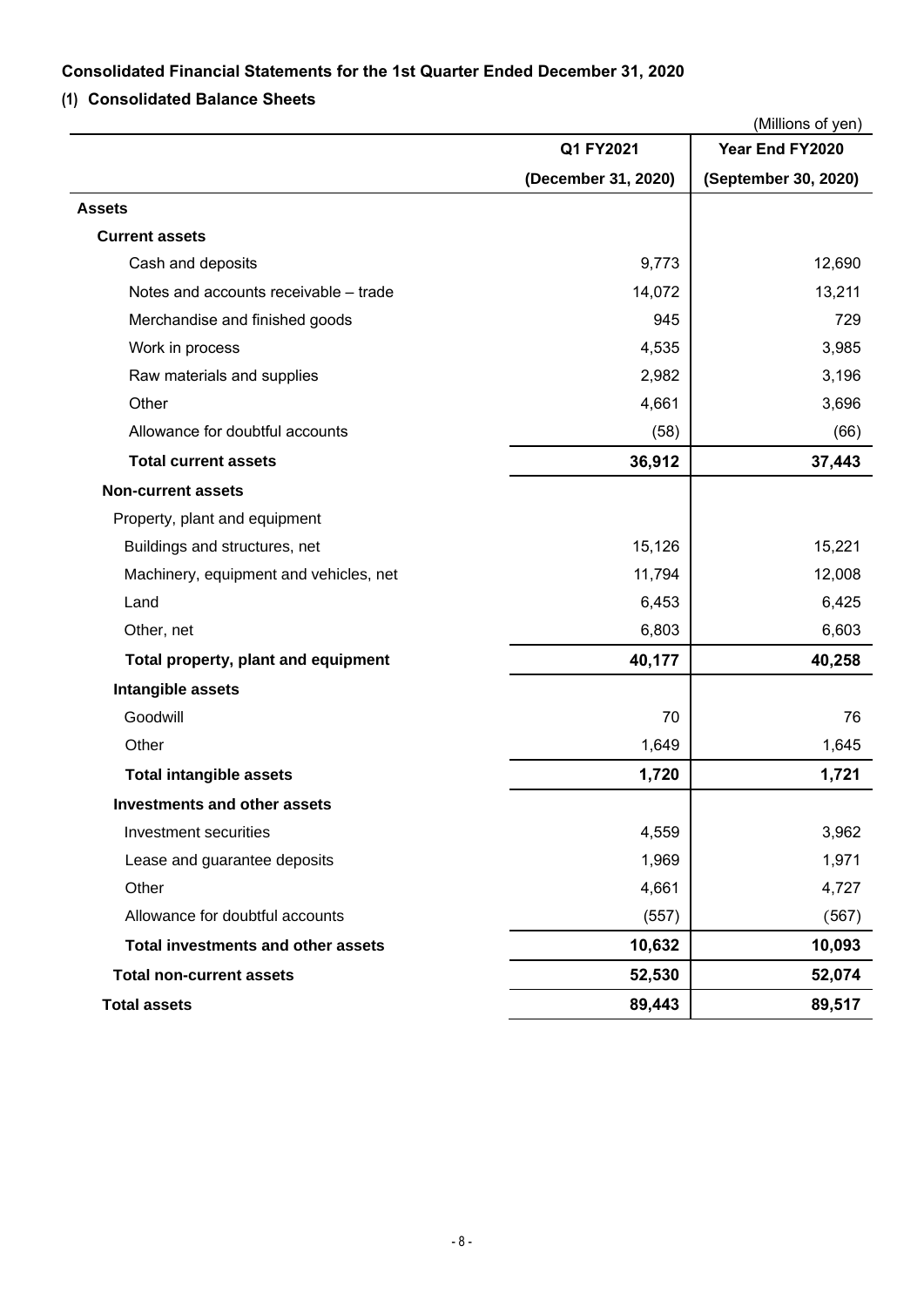|                                                       |                     | (Millions of yen)    |
|-------------------------------------------------------|---------------------|----------------------|
|                                                       | Q1 FY2021           | Year End FY2020      |
|                                                       | (December 31, 2020) | (September 30, 2020) |
| <b>Liabilities</b>                                    |                     |                      |
| <b>Current liabilities</b>                            |                     |                      |
| Notes and accounts payable - trade                    | 972                 | 1,019                |
| Short-term borrowings                                 | 3,917               | 6,004                |
| Current portion of long-term debt                     | 3,364               | 3,258                |
| Commercial papers                                     | 3,000               | 3,000                |
| Income taxes payable                                  | 534                 | 586                  |
| Provision for bonuses                                 | 640                 | 2,413                |
| Provision for loss on orders received                 | 921                 | 824                  |
| Other                                                 | 12,444              | 12,084               |
| <b>Total current liabilities</b>                      | 25,796              | 29,191               |
| <b>Non-current liabilities</b>                        |                     |                      |
| Long-term debt                                        | 12,709              | 10,321               |
| Net defined benefit liability                         | 9,925               | 9,931                |
| Other                                                 | 6,033               | 6,061                |
| <b>Total non-current liabilities</b>                  | 28,667              | 26,314               |
| <b>Total liabilities</b>                              | 54,464              | 55,506               |
| <b>Net assets</b>                                     |                     |                      |
| <b>Shareholders' equity</b>                           |                     |                      |
| Capital stock                                         | 3,087               | 3,087                |
| Capital surplus                                       | 6,100               | 6,100                |
| Retained earnings                                     | 15,248              | 15,052               |
| Treasury shares                                       | (1, 545)            | (1, 545)             |
| <b>Total shareholders' equity</b>                     | 22,891              | 22,694               |
| Accumulated other comprehensive income                |                     |                      |
| Valuation difference on available-for-sale securities | 1,757               | 1,336                |
| Foreign currency translation adjustments              | 9                   | (29)                 |
| Remeasurements of defined benefit plans               | (118)               | (373)                |
| Total accumulated other comprehensive income          | 1,649               | 933                  |
| <b>Non-controlling interests</b>                      | 10,438              | 10,384               |
| <b>Total net assets</b>                               | 34,979              | 34,011               |
| <b>Total liabilities and net assets</b>               | 89,443              | 89,517               |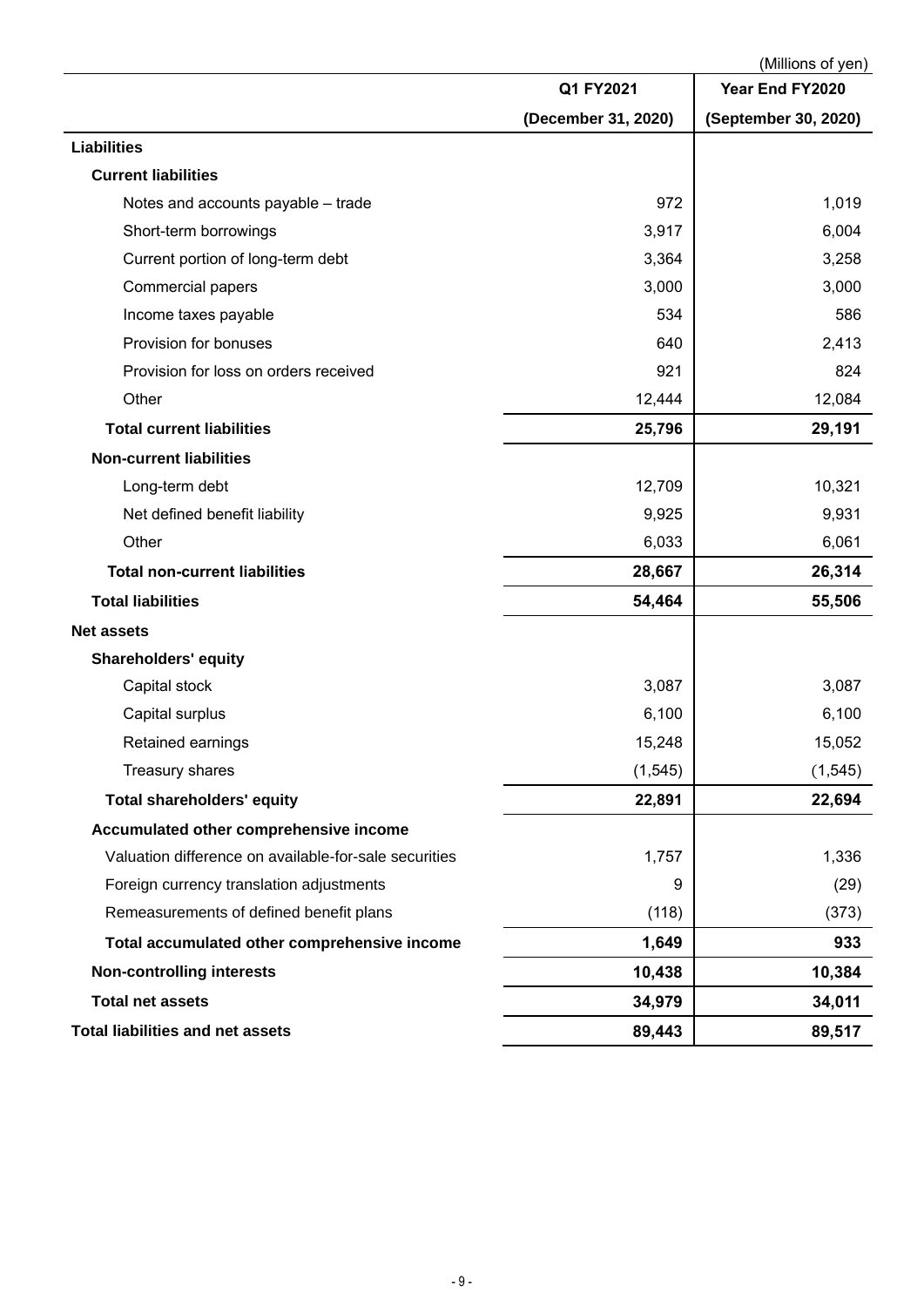## **(2) Consolidated Statement of Income**

|                                                               |                          | (Millions of yen)         |
|---------------------------------------------------------------|--------------------------|---------------------------|
|                                                               | Q1 FY2021                | Q1 FY2020                 |
|                                                               | (October 1, 2020-        | (October 1, 2019-         |
|                                                               | December 31, 2020)       | December 31, 2019)        |
| <b>Net sales</b>                                              | 18,885                   | 19,800                    |
| <b>Cost of sales</b>                                          | 15,052                   | 15,723                    |
| <b>Gross profit</b>                                           | 3,832                    | 4,076                     |
| Selling, general and administrative expenses                  | 3,020                    | 3,153                     |
| <b>Operating income</b>                                       | 811                      | 923                       |
| Non-operating income                                          |                          |                           |
| Interest income                                               | 3                        | 1                         |
| Foreign exchange gains                                        |                          | 20                        |
| Share of profit of entities accounted for using equity method | 27                       |                           |
| Subsidy income                                                | 56                       | 1                         |
| Other                                                         | 37                       | 28                        |
| <b>Total non-operating income</b>                             | 125                      | 51                        |
| <b>Non-operating expenses</b>                                 |                          |                           |
| Interest expenses                                             | 32                       | 30                        |
| Share of loss of entities accounted for using equity method   |                          | 15                        |
| Foreign exchange losses                                       | 84                       |                           |
| Other                                                         | 16                       | 16                        |
| <b>Total non-operating expenses</b>                           | 133                      | 63                        |
| <b>Ordinary income</b>                                        | 803                      | 911                       |
| <b>Extraordinary income</b>                                   |                          |                           |
| Gain on sales of non-current assets                           | $\overline{\phantom{0}}$ | $\ensuremath{\mathsf{3}}$ |
| Gain on forgiveness of debts                                  | 115                      |                           |
| <b>Total extraordinary income</b>                             | 115                      | $\mathbf{3}$              |
| <b>Extraordinary losses</b>                                   |                          |                           |
| Loss on retirement of non-current assets                      | -                        | 25                        |
| Loss on valuation of investment securities                    | 30                       |                           |
| <b>Total extraordinary losses</b>                             | 30                       | 25                        |
| Profit before income taxes                                    | 888                      | 889                       |
| <b>Total income taxes</b>                                     | 289                      | 416                       |
| <b>Profit</b>                                                 | 598                      | 473                       |
| Profit (Loss) attributable to non-controlling interests       | 36                       | (8)                       |
| Profit attributable to owners of parent                       | 561                      | 481                       |